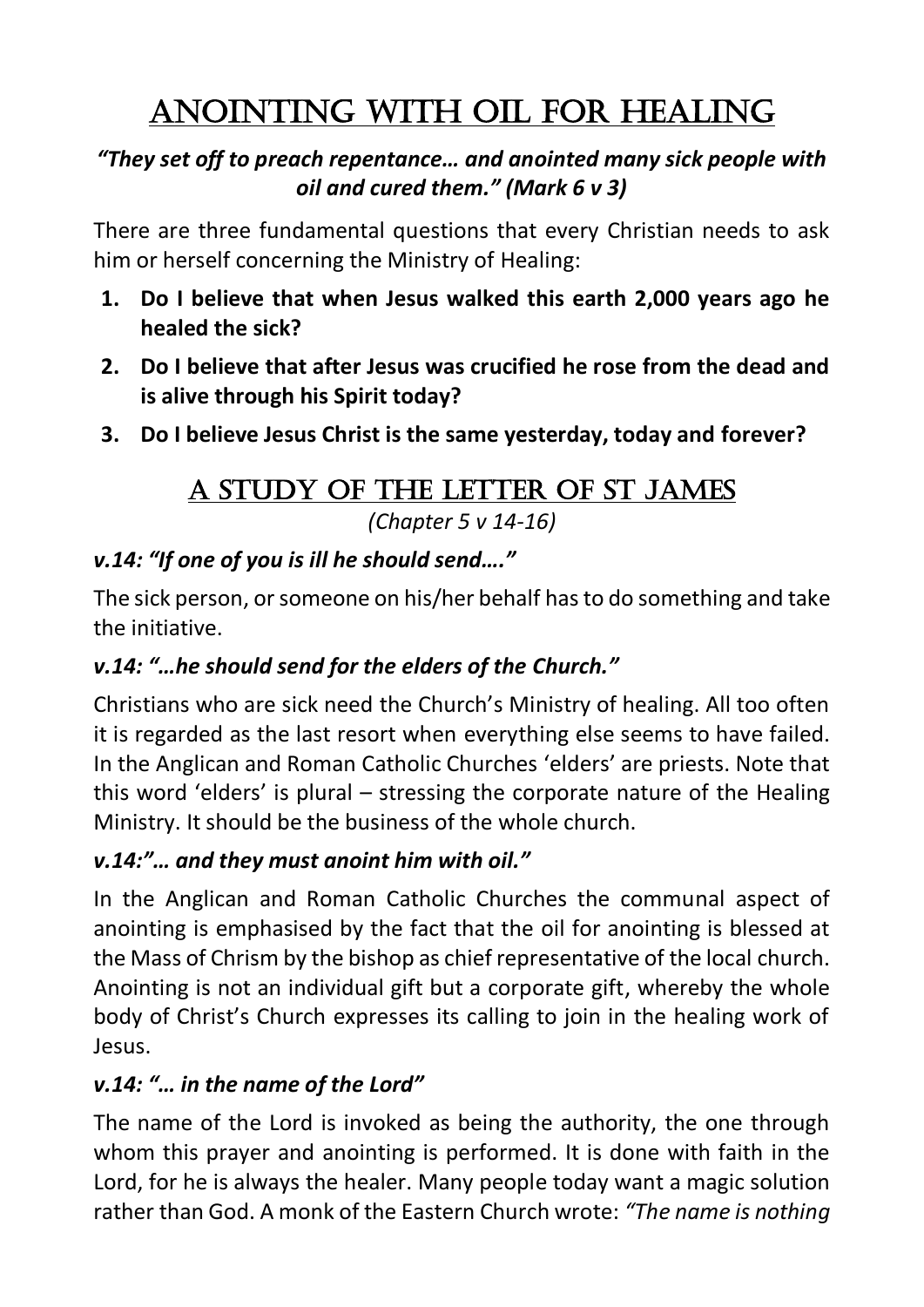*without the presence… the presence of Jesus is the real content and substance of the Holy Name. The name both signifies Jesus' presence and brings its reality." (See Mark 16 v 19-20)*

#### *v.14: "… and pray over him."*

St James does not here say *'pray for'* or *'pray with'* but *'pray over'* – which implies surrounding a person in prayer. When we pray *over* another we try to imagine how Jesus is lovingly touching that person and ask for Our Lord's presence to flow through our hands.

#### *v.15: "The prayer of faith will save the sick man."*

Bishop Maurice Maddocks summed this up as *"the prayer of the trusting, hopeful, expectant people of God."* This prayer of faith encompasses a whole range of healing. The Holy Spirit will always guide us to pray for wholeness in a person's life, but we need to be open to the possibility that total health might only be accomplished in the next life. God alone can see the total picture of our lives.

#### **How do we discover the way the Lord wants to heal a person?**

The Revd Tommy Tyson said, *"I give one ear to the sick person and the better ear to the Lord."* We listen to the sick person and listen to Our Lord, praying in the way the Spirit leads. We can pray for more of the life of God to enter into that person so that he or she becomes as whole as possible and then leave it to God, realising this does not exclude death - full union with Jesus.

#### *v.15: "If he has committed sins he will be forgiven, so confess your sins to one another."*

The phrase suggests that if sin is seen as being the cause of illness, the sick person, having been anointed and prayed over, may confess his or her sins that they may be forgiven.

The healing of the paralysed man (Mark  $2 \vee 1$ -12) identifies healing with forgiveness. The man knew he was a sinner and because of that he had convinced himself that God was his enemy. Because he thought God was his enemy he was paralysed and ill. Once Jesus had brought to him the forgiveness of God, he knew he was right with God and he was cured. Sickness may well not have been caused by sin, but sin places an obstacle to full healing – e.g. bitterness, resentment, refusal to forgive or the desire to keep receiving the special attention from others that sickness brings. All of these obstacles need to be removed before we experience true healing.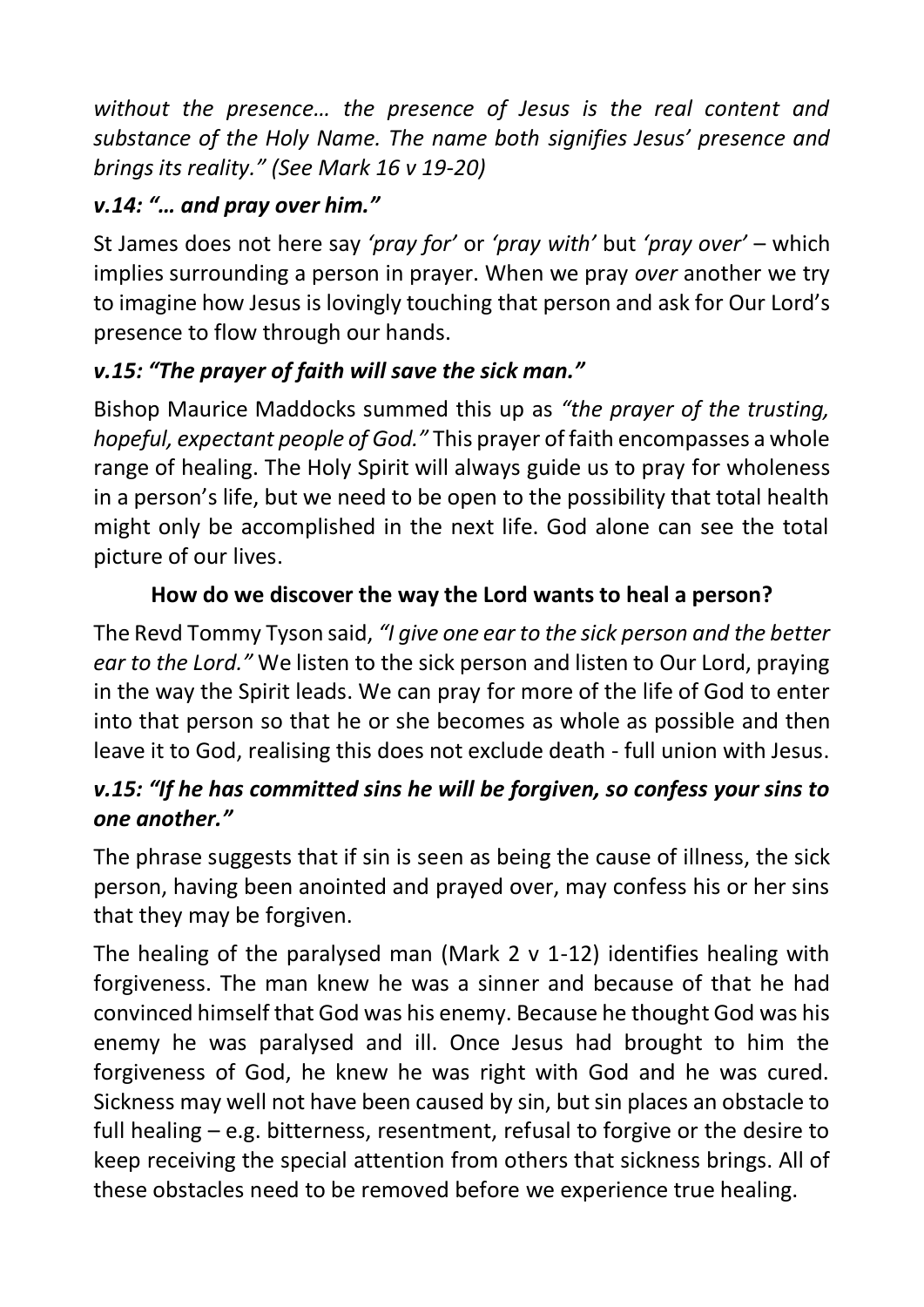The Sacrament of Reconciliation (or Confession) is a very important part of the total ministry of healing and reconciliation. This is particularly so for the healing of emotional problems, for pain and for inner healing - e.g. for those who have had abortions and those who have dabbled in occult practices as well as for many others.

#### *v.16: "Pray for one another."*

In the Ministry of Healing people leave something of their pain on those ministering to them, who in turn may absorb it. Ministers become like blotting paper and there is a cost involved; they need to support each other by prayer in union with the Church on earth, the Church in Paradise and the Church in Heaven. It is important to see this ministry not as private, but as the Ministry of the Father by Jesus through his Spirit in the Church and the world.

#### *v.16: "This will cure you."*

In concluding this Bible study we are called to heal as Jesus heals – to be his hands in the world. The Healing Ministry is concerned with people being made whole in body mind and spirity. It begins at the point of need and leads on to everlasting life. We come for Christ's healing touch. May we experience it and show that loving power of serving Christ in our brothers and sisters.

## OIL

- ❖ …is a recognised remedy for ailments throughout the world; the Good Samaritan poured it onto the wounds of the traveller to Jericho. *(Luke 10 v 34)*
- ❖ …is a sign of God's healing and his love. *'Christ'* means *'Anointed one'*, so in being anointed the sick person becomes one with Jesus Christ.
- ❖ …is a sign of hope and symbolises the way in which the Holy Spirit is at work to heal the whole person – physically, mentally and spiritually.
- ❖ …is a sign of good relationships and reminds us to expect physical healing, emotional healing of fears, anger or guilt and healing of relationships with the living and the dead. In ancient times guests were welcomed by being anointed with oil; note that Simon the Pharisee neglected to anoint Jesus. *(Luke 7 v 46)*